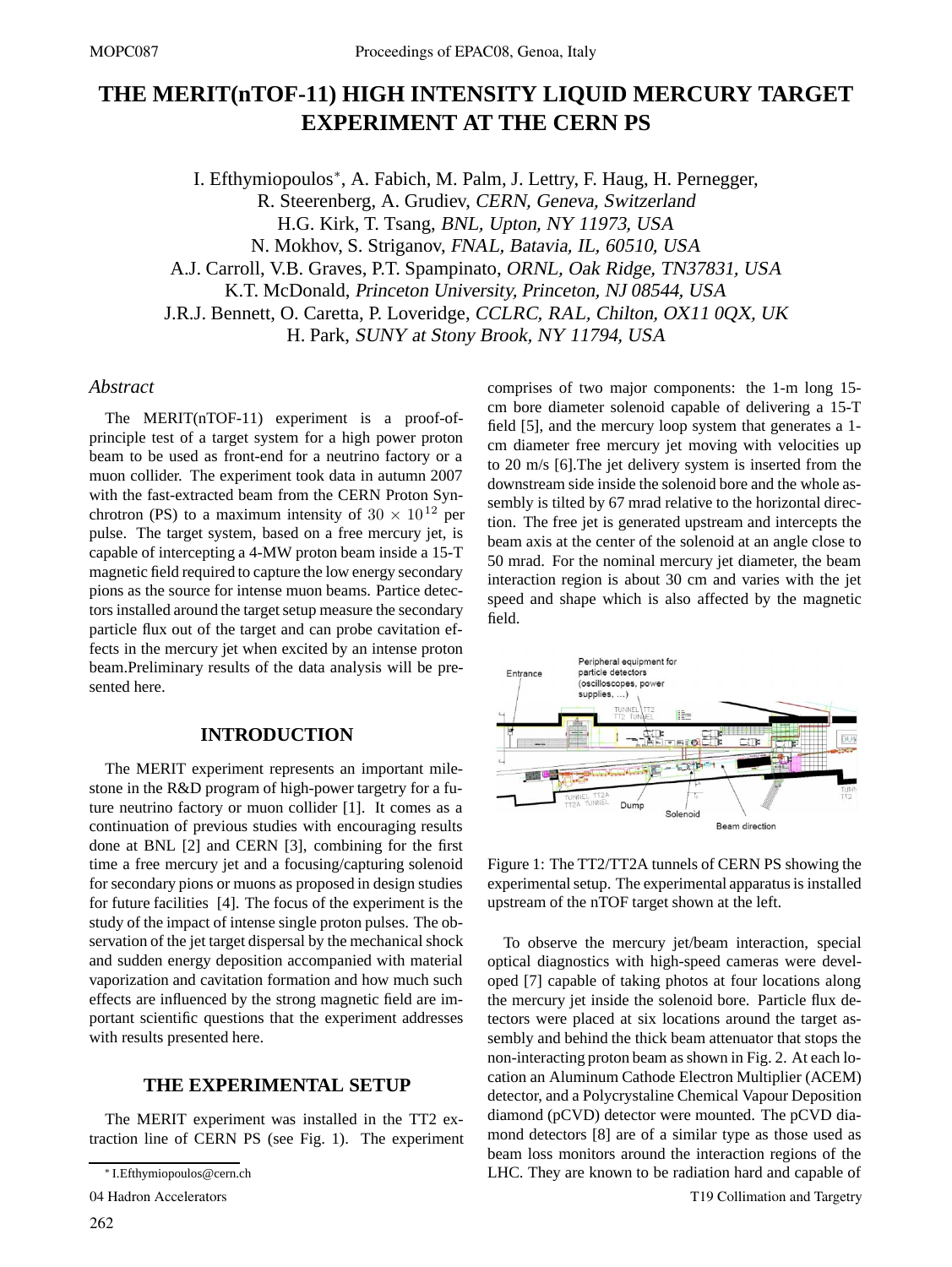

Figure 2: The experimental layout indicating the location of the particle flux detector assemblies.

measuring high particle fluxes such as those expected close to the MERIT target. The ACEM detectors are extensively used as beam loss monitors in the CERN accelerator complex and are also tested to high fluxes [9] similar to those expected at MERIT. They were installed as a backup system having the additional advantage of being able to regulate the output signal by lowering the HV of the photomultiplier. The detector assembly with both the ACEM and pCVD detectors is shown ing Fig. 3.



Figure 3: Photo showing the assembly of one detector.

#### **THE EXPERIMENTAL RESULTS**

For the needs of the experiment the last part of the TT2A beam line that normaly delivers beam to the nTOF facility was modified with the magnetic elements reconfigured such to provide a small beam spot at the MERIT target. Beam optics calculations predict beam spot sizes on the 04 Hadron Accelerators T19 Collimation and Targetry

target to be of the order of 12 mm<sup>2</sup> and 6 mm<sup>2</sup> for the 14 GeV/c and 24 GeV/c beams respectively for the maximum beam intensity of  $30 \times 10^{12}$  protons. The resulting energy deposition on the target can reach 160 J/gr matching the value in future neutrino beam facilities. The maximum extracted intensity of  $30 \times 10^{12}$  protons at 24 GeV/c to the MERIT expriment corresponds to a new record for the PS machine.

The MERIT experiment is a single pulse experiment, with the PS beam extracted upon request at variable intensity and timing structure. For most of the pulses the PS machine was configured to harminic 16, i.e. filled with up to 16 bunches spaced at 131 ns while other configurations of harminic 8 and harmonic 4 were used. A special configuration of the PS machine allowed to extract part of the circulating bunches in the PS ring at variable timing after the first extraction within the same or following turns up to a maximum separation of 1000  $\mu$ s. Note that one turn of the PS ring corresponds to  $2.2 \mu s$ . This important feature permitted an examination of the target disruption as a function of the beam structure as shown in Fig. 4.



Figure 4: Target disruption length vs beam intensity for different harmonic configurations of the PS machine.At harmonic-16(8) the bunches have a time separation of 131(262) ns.

The data indicate that the disruption length decreases when the same intensity is delivered by fewer bunches spaced further apart. This and other experimental results reported elsewhere [10] will allow to determine a set of design and beam parameters for accelerator facilities involving high-power target systems.

Fig. 5 shows the linearity of the pCVD diamond detectors signal with increased beam intensity in the target for different settings of the solenoid magnet. The detector signals were directly, without additional signal amplification, connected to a fast sampling digital oscilloscopes synchronized with the beam timing. The detector response time is in order of nano-seconds, which allows a clear separation of individual beam bunches separated by 131 ns. According to simulations for the detectors the charged particle flux can reach up to  $5 \times 10^7$  particles/cm <sup>2</sup>/bunch which creates